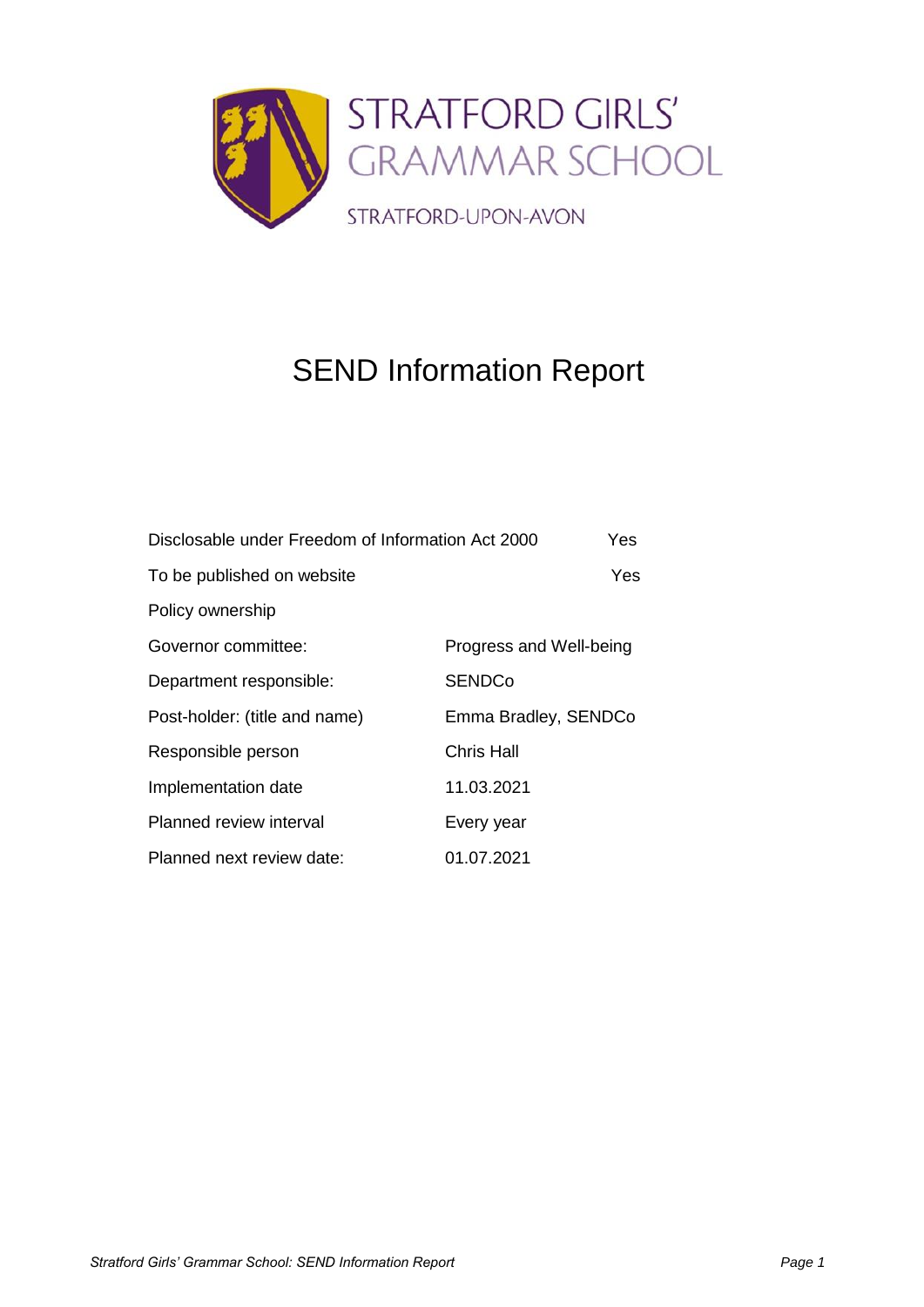## **Contents**

| How we identify students with SEND (Special Educational Needs and Disability) 4                   |  |
|---------------------------------------------------------------------------------------------------|--|
|                                                                                                   |  |
|                                                                                                   |  |
|                                                                                                   |  |
|                                                                                                   |  |
| We begin to prepare students for transition into the next stage of their education or training in |  |
|                                                                                                   |  |
|                                                                                                   |  |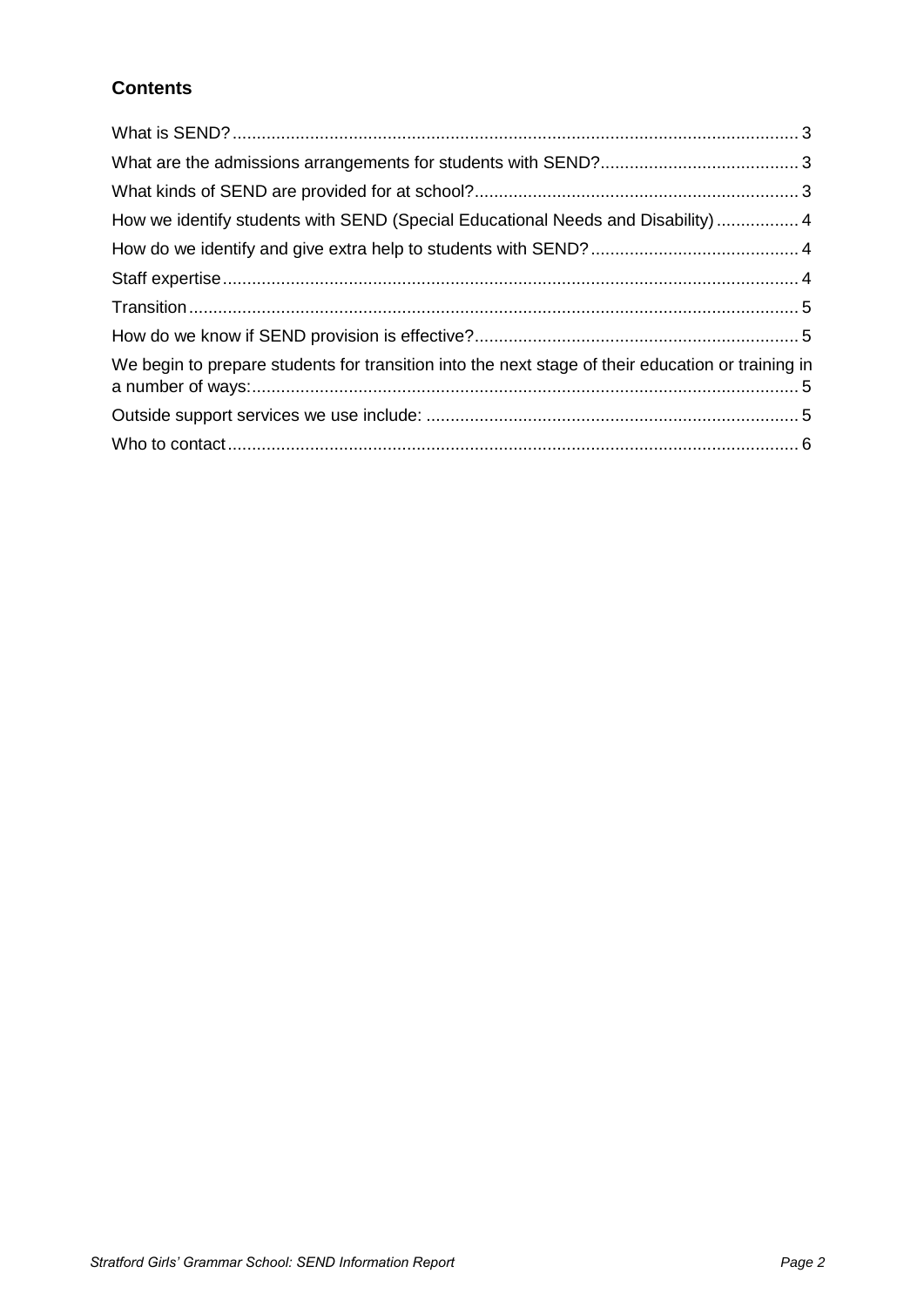## <span id="page-2-0"></span>**What is SEND?**

SEND comprises a learning difficulty or a disability that prevents, hinders or inhibits a student from accessing our facilities and resources, limits progress or opportunities and constitutes a significant difficulty.

Students with SEND fall into the following broad categories:

- Communication and interaction
- Cognition and learning
- Emotional, social and behavioural difficulties
- Sensory and physical difficulties

Sensory and physical impairments, specific learning difficulties such as dyslexia and dyspraxia, conditions like diabetes, epilepsy, AD(H)D, Autistic Spectrum Conditions and some complex behavioural, emotional or social difficulties and mental health disorders are among the disabilities that might be classed as SEND, where they have significant impact on the student's ability to make progress, achieve their potential and take a full part in school life.

All teachers at SGGS teach students with SEND and aim to deliver quality first teaching and learning experiences as set out in the Teachers' Standards. Special educational provision means interventions which are additional to or different from those made for other students.

#### <span id="page-2-1"></span>**What are the admissions arrangements for students with SEND?**

Please refer to the Admissions Arrangements Section which can be found on our [website](https://www.sggs.org.uk/page/?title=Admissions&pid=28)

All admissions applications are processed by Warwickshire County Council Education Department, who will require evidence of a special educational need or disability, such as a diagnostic report from an Educational Psychologist or specialist teacher, in order to be granted 25 per cent additional time in the exam. Further information is available at [www.warwickshire.gov.uk/admissions.](http://www.warwickshire.gov.uk/admissions)

For those that apply for a sixth form place, access arrangements that were put in place at GCSE will be continued. Please inform SGGS of these during the application process and please supply a copy of these on starting Year 12.

#### <span id="page-2-2"></span>**What kinds of SEND are provided for at school?**

All students with SEND are supported and monitored by our SENDCo, Mrs Emma Bradley. We provide for students with a wide range of special educational needs, including:

- **Communication and Interaction needs** this includes students who have speech, language and communication difficulties, slower processing difficulties and includes students with autism spectrum conditions
- **Cognition and Learning needs** this includes students who have learning difficulties and specific learning difficulties, for example dyslexia, dyspraxia and dyscalculia
- **Social, Emotional and Mental Health needs –** this is the overarching term for students who demonstrate difficulties with emotional regulation and/or social interaction.
- **Sensory and/or Physical needs** this includes students who have visual or hearing needs, or a physical disability that affects their learning.

The above four SEND categories are definitions of Special Educational Needs and Disability, found in the SEND Code of Practice, 2014.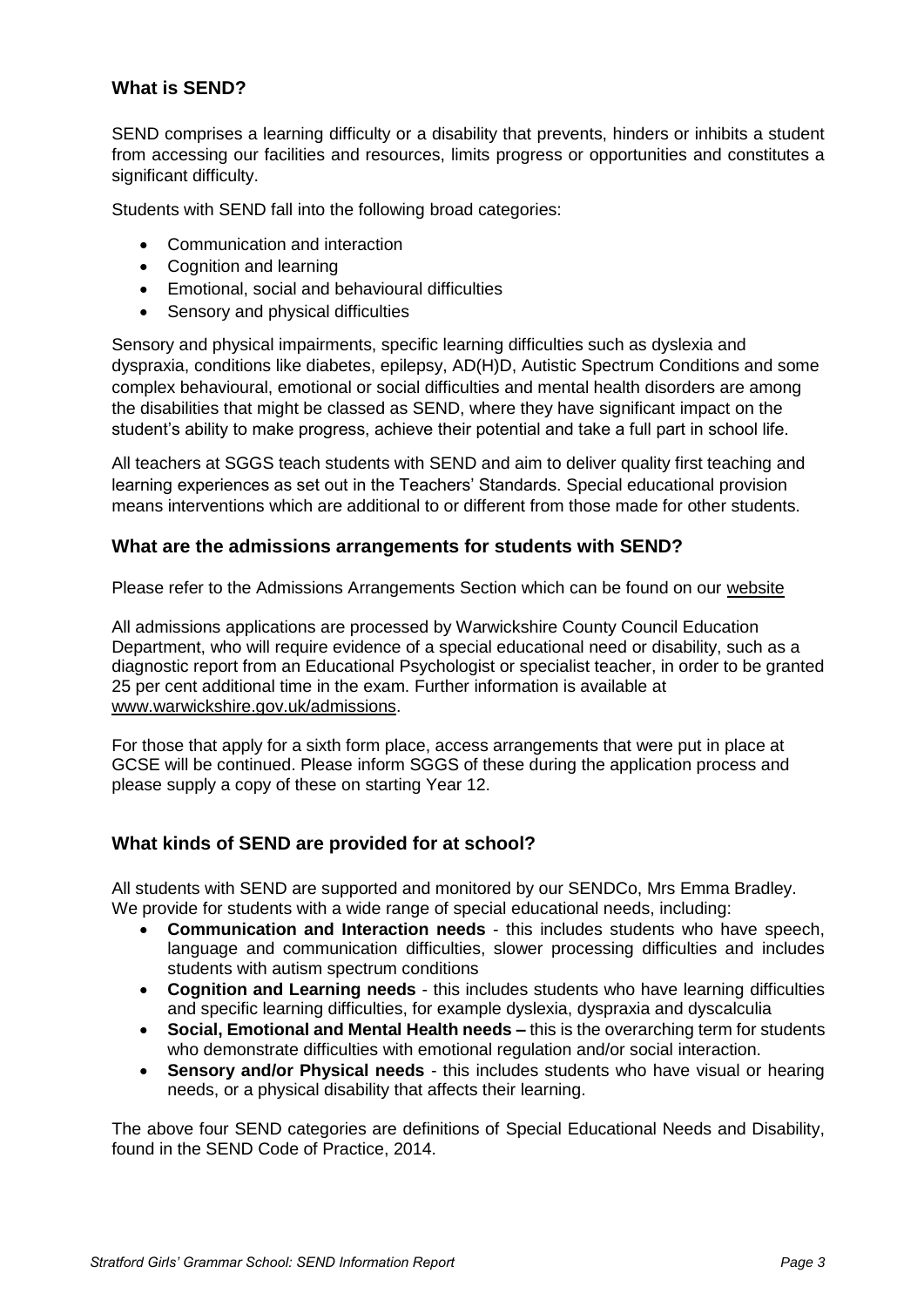## <span id="page-3-0"></span>**How we identify students with SEND (Special Educational Needs and Disability)**

#### **Pre-transfer**

Before a student joins we may refer to the following information:

- Information on transfer documents including admission forms.
- Liaison with Educational Psychologist where appropriate.
- Liaison with other external agencies, where appropriate.
- At 11 + Primary School Liaison.
- At 16+ with Head/Deputy Heads of Sixth Form interviewing individuals.
- Contact with parents / carers prior to transfer.

#### **In School**

Once at SGGS, we use the following routes to identify students who may have SEND.

- Regular academic review, e.g. progress checks and reports.
- Entrance data and results from annual summative assessments, such as Trial Exams.
- Referral from teaching or pastoral staff in contact with a student.
- Information / referral from parents/carers.
- Student self-referral.
- Attendance data analysis.

#### <span id="page-3-1"></span>**How do we identify and give extra help to students with SEND?**

Many of our SEND students come to us with a diagnosis. Students are also brought to the attention of the SENDCo by subject teachers, head of house or parents/carers. Parents/carers are made aware of progress half termly, so under-achievement can be quickly identified. Subject teachers may also identify students who require extra support through this system or through their own knowledge of that student's work. For some concerns, we may discuss the involvement of external agencies, such as the Warwickshire Educational Psychology Service, Child and Adolescent Mental Health Services (RISE/CAMHS) or the student's GP. It is important to understand, however that the purpose of such involvement of professionals is not always to seek a label or diagnosis, but rather, in order to obtain advice to enable the student to learn as well as they can.

Students that have been identified with SEND are given a personalised Learning Passport. The SENDCo will create this with the student and their parents / carers. This will clearly state what their needs are and how a teacher can support them in class. Intervention can be in the form of personalised skills sessions or counselling. Only those students who have extra intervention outside Quality First Teaching (QFT) are placed on the school's SEND Register, those who needs are met by QFT are placed onto the Additional Needs Register.

Exam Access Arrangements can also be put in place, according to JCQ regulations. Depending on the severity of the need and the normal way of working. Access Arrangements may include rest breaks, a laptop or extra time.

#### <span id="page-3-2"></span>**Staff expertise**

SEND is met with expertise and sensitivity by our experienced staff, overseen by our SENDCo. High Quality First Teaching is delivered to our students. This is our first step in responding to children who have or may have a SEND. Teachers are made aware of the latest training materials for SEND and are encouraged to enhance their skills as part of their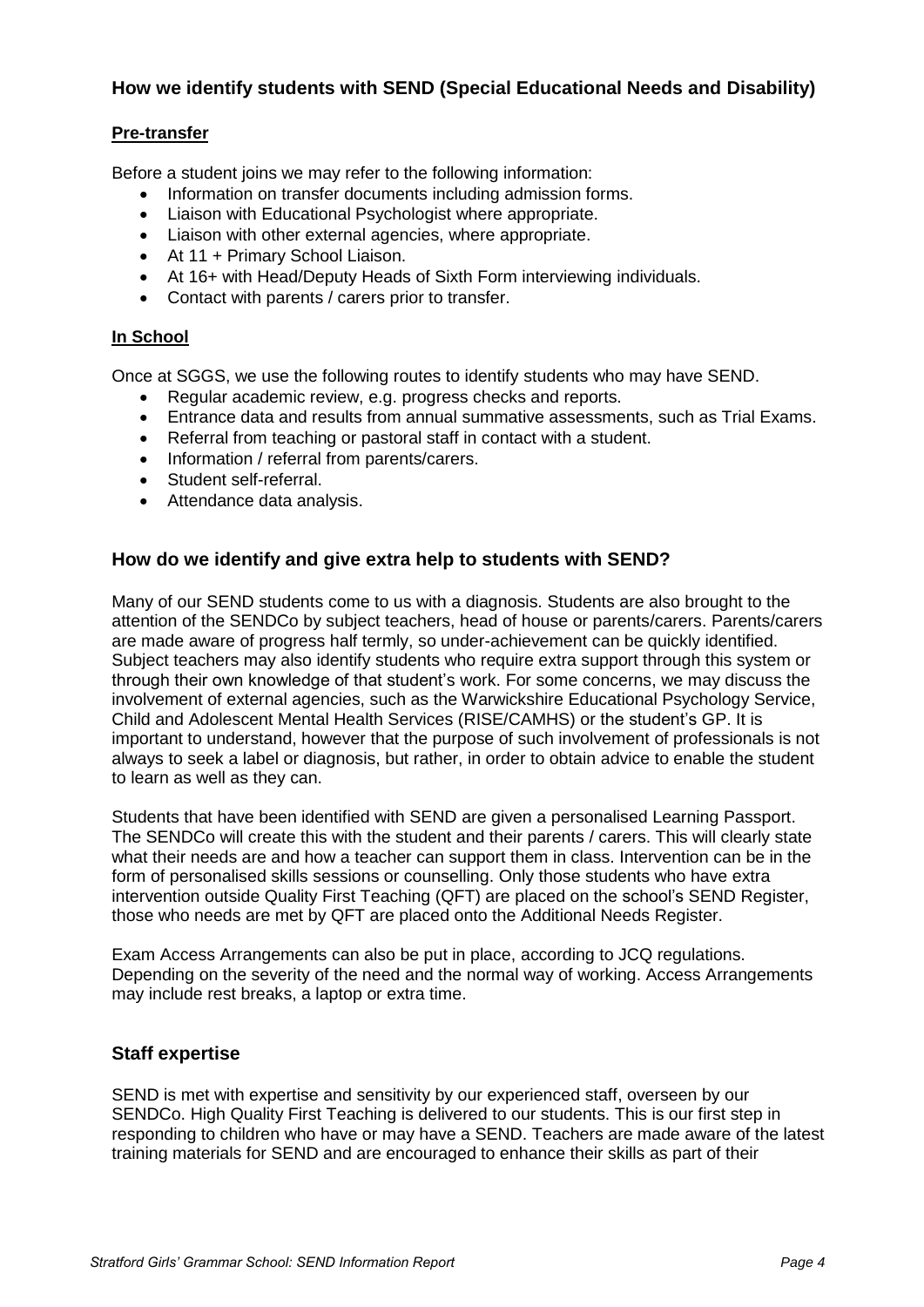continuing professional development. INSET time is given to improving staff skills in teaching those with SEND.

#### <span id="page-4-0"></span>**Transition**

Transition can be a stressful time for all students but particularly those with SEND. For students with SEND, we work closely with their previous setting to share information.

We encourage all new prospective students and parents/carers to visit the school before starting. This provides support and familiarisation because:

- Visiting the school to observe a usual day and meet relevant staff will help with familiarisation and identifying any areas of need to address before starting.
- Our current students tour the school with prospective students and parents/carers to give an honest student's perspective of the school and encourage younger visitors to ask questions more openly.

Once a student starts at SGGS, parents/carers are invited to a meeting with the SENDCo and Head of House, allowing time to reflect and talk through specific needs of their child and prepare a 'Learning Passport' to support the student on arrival.

#### <span id="page-4-1"></span>**How do we know if SEND provision is effective?**

- Monitoring progress data
- Student voice
- Learning Walks
- Departmental Reviews

#### <span id="page-4-2"></span>**We begin to prepare students for transition into the next stage of their education or training in a number of ways:**

- With their choices for GCSE for example, in conversation with students and parents/carers and at the subsequent Year 9 Options Evening;
- Through conversations with the SENDCo, careers advisor, teachers, students and parents/carers when students are in Year 10 and Year 11;
- With adviser support to ensure all students with SEND have guidance and support in appropriate provision post 16;
- Through careers talks from quest speakers:
- PSHE lessons for all Year Groups.

#### <span id="page-4-3"></span>**Outside support services we use include:**

- Warwickshire County Council Educational Psychologist Service
- Warwickshire County Council Specialist Teacher Service
- School counsellors
- School Nurse
- RISE Coventry and Warwickshire's emotional well-being and mental health services for children and young peoplehttps://cwrise.com/